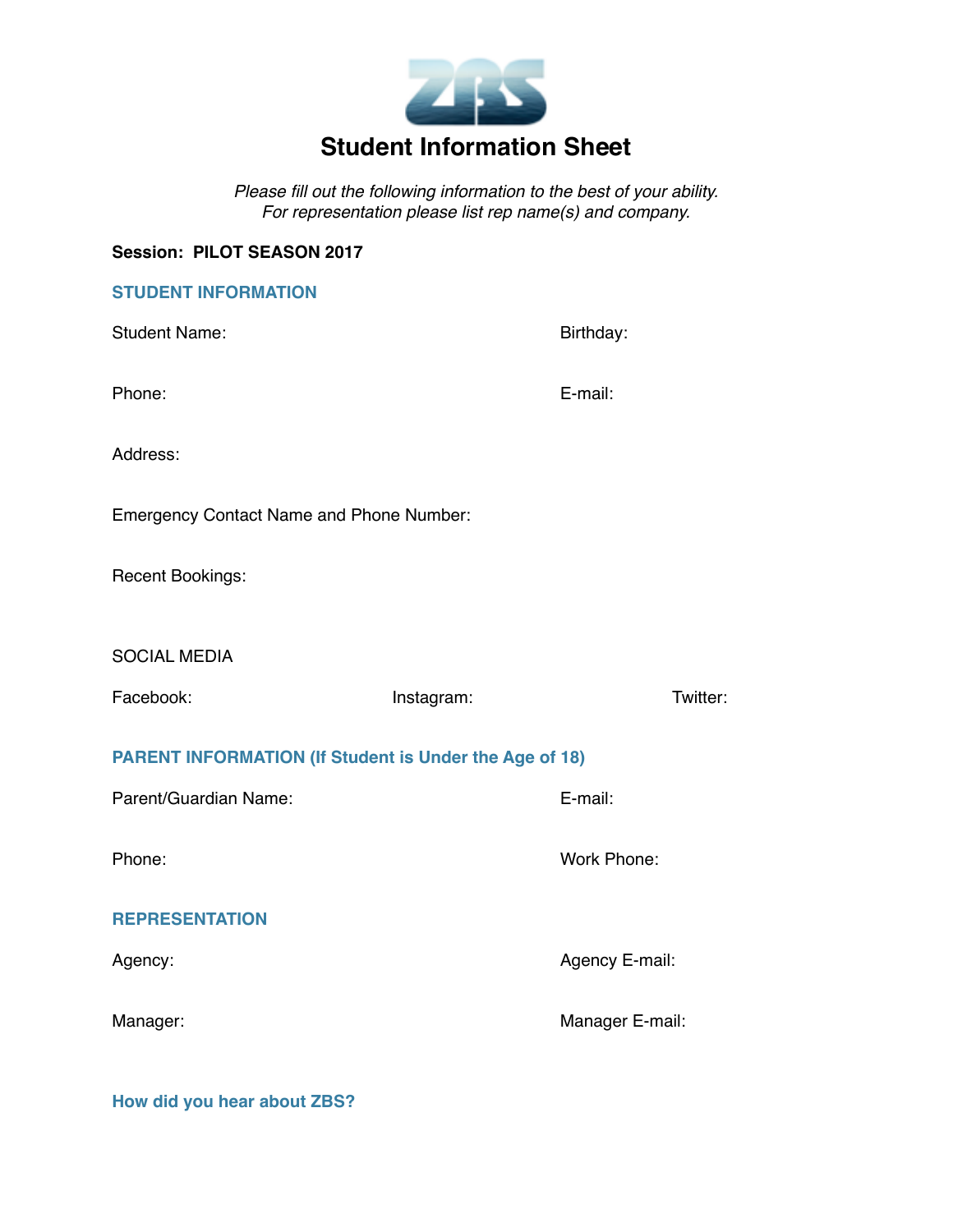

# **ZBS Personal Appearance Release Form**

We will be recording portions of class and events for educational, documentary, curriculum development, showcasing, and promotional purposes. If you wish to not be recorded, please write "I wish to not be recorded" at the top of this form and return it to the ZBS Studio Manager. *Please make note that due to class structure all students will be video taped as a part of class for educational purposes only, regardless of this policy.* 

#### **Production Date(s):**

Ongoing

#### **Program Title (working title):**

Zak Barnett Studios: for documentation, curriculum development, showcasing, and promotional material.

#### **Participant's name (please print): Producer/Production Entity:**

Zak Barnett Studios

#### **Production Location:**

332 South La Brea. Ste 201, Los Angeles, CA 90036

I hereby authorize Zak Barnett Studios (ZBS) to record and edit into the Program and related materials my name, likeness, image, voice and participation in and performance on film, tape, digital media, or otherwise for use in the above Program or parts thereof (the "Recordings"). I agree that the Program may be edited and otherwise altered at the sole discretion of ZBS and used in whole or in part for any and all broadcasting, non-broadcasting, audio/visual, and/or exhibition purposes in any manner or media, throughout the world.

ZBS may use and authorize others to use all or parts of the Recordings. ZBS, its successors and assigns shall own all right, title and interest, including copyright, in and to the Program, including the Recordings, to be used and disposed of without limitation as ZBS shall in its sole discretion determine.

| Signature of Person Appearing: National Appearing and Appearing the Contract of the Contract of the Contract of the Contract of the Contract of the Contract of the Contract of the Contract of the Contract of the Contract o |        |
|--------------------------------------------------------------------------------------------------------------------------------------------------------------------------------------------------------------------------------|--------|
| Signature of Parent/Guardian (Student under the age of 18):                                                                                                                                                                    |        |
|                                                                                                                                                                                                                                |        |
| Date:                                                                                                                                                                                                                          | Phone: |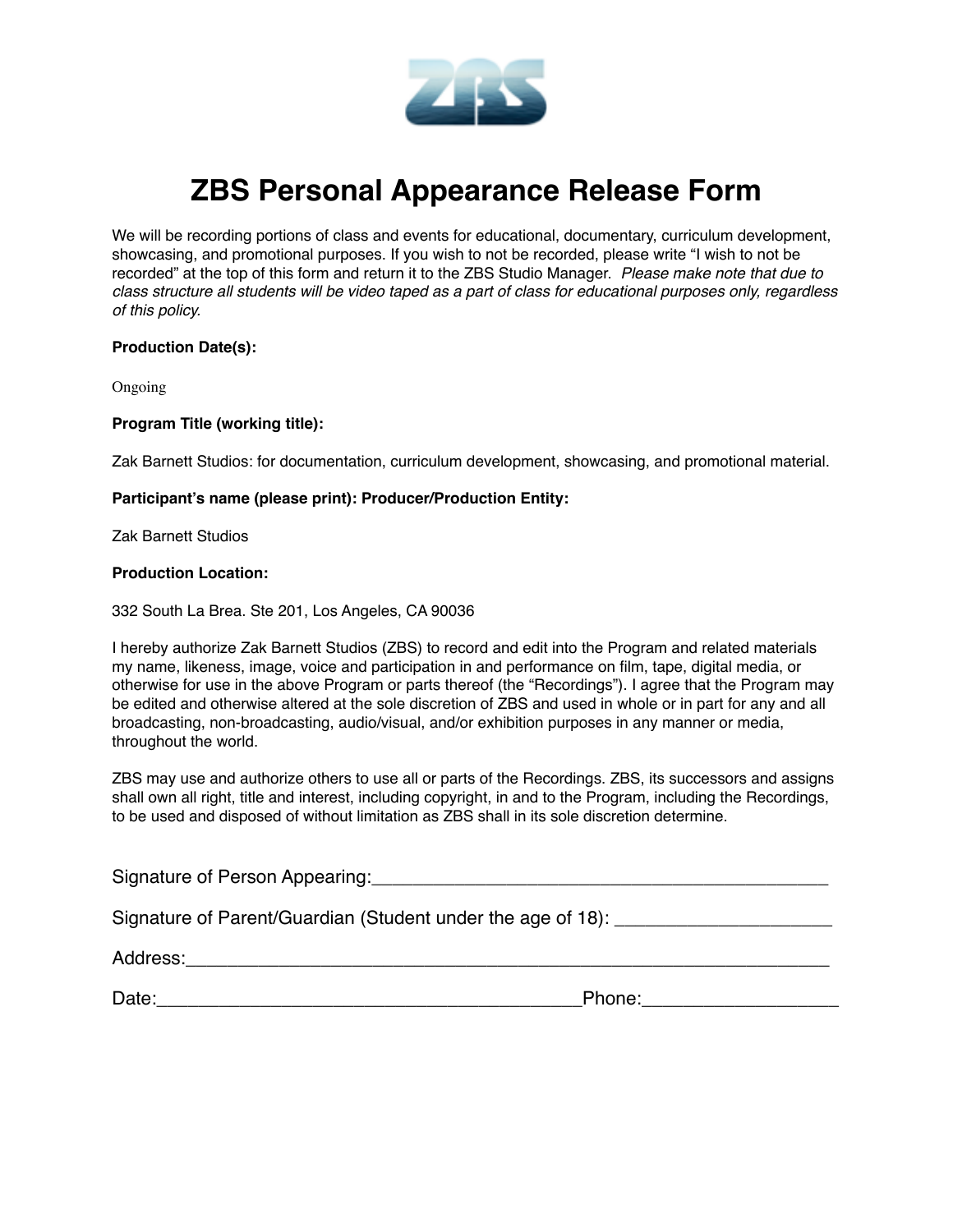

Effective Starting January 1st, 2017

# **PAYMENT POLICY CORE**

ZBS CORE classes are designed to be taken in 12-week increments. The student will be evaluated every twelve weeks to see if the student is ready to progress to the next level of class. The current cost of CORE and CRAFT classes is **\$325 per month with a 12-week commitment**. If after the first week of class the student decides that the studio is not for them, the future payments may be cancelled- but no future payments will be cancelled past the first week of class. If a student can only take class a month at a time (without the three month commitment), the monthly tuition cost will increase to \$400.00 per month.

**All students are required to have a credit card on file**. This card will be charged the current ZBS monthlyongoing-rate every four weeks. Students are responsible for updating their card information once their past card has expired or in the event of a lost or stolen card. If declined, the studio manager will notify the student via e-mail; after which the student will have one additional week before payment is processed again. **If payment declines a second time, the student will then be charged an additional late fee equivalent to 5% of the student's monthly tuition.** You are welcome to pay using check or cash, but a credit card must still be placed on file for any outstanding balance at the end of a given session. Outstanding balances will be charged to cards the last day of each session (Pilot, Spring, Fall, Summer).

If for some reason you have difficulty making monthly payments, or need payments to be broken down into a payment plan please contact the studio manager at [studio@zakbarnett.com](mailto:studio@zakbarnett.com).

 Agent referral discounts can only be used on your first twelve-week spread. **Students may not reuse agency referral discount codes.** Unfortunately if you have already paid for class we can not issue refunds or adjustments based on later promotions or discounts.

# **CRAFT and SCENE STUDY**

ZBS CRAFT and SCENE STUDY classes are all designed for students to be enrolled in ongoing monthly study. Because of this design, **after the first 30-days of class, students will automatically be enrolled in class monthto-month until they request cancellation with the studio manager by e-mailing [studio@zakbarnett.com](mailto:studio@zakbarnett.com)**. **Unless it is the student's first month of class, cancellation requests must be submitted at least thirty days before the next month's class begins, otherwise the student (or guardian) will be responsible for the next month's payment**. This includes vacation. Unfortunately we cannot grant any refunds to students who request cancellation less than thirty days, as we hold a spot for that student on the rosters and have to turn down potential new students if the class is at capacity. If a student progresses from CORE to CRAFT or from CRAFT to SCENE STUDY their automatic monthly payment will continue with them into their next level class. If a student progresses to the MASTER level class, their ongoing payment will be credited towards their first payment of class.

**Duration of CRAFT Class:** CRAFT classes are often in private and semi-private formats. The pricing of the class will stay the same (\$400/4-weeks), even if the length of class decreases, as students in the private and semi-private class formats are given more one-on-one attention. **The duration of classes will be as follows:** 1-3 Students: 1 1/2 Hours, 4-6 Students: 2 1/2 Hours, 7+ Students: 3 Hours.

**All students are required to have a credit card on file**. This card will be charged the current ZBS monthlyongoing-rate every four weeks. Students are responsible for updating their card information once their past card has expired or in the event of a lost or stolen card. If declined, the studio manager will notify the student via e-mail; after which the student will have one additional week before payment is processed again. **If payment declines a second time, the student will then be charged an additional late fee equivalent to 5% of the student's monthly tuition.** You are welcome to pay using check or cash, but a credit card must still be placed on file for any outstanding balance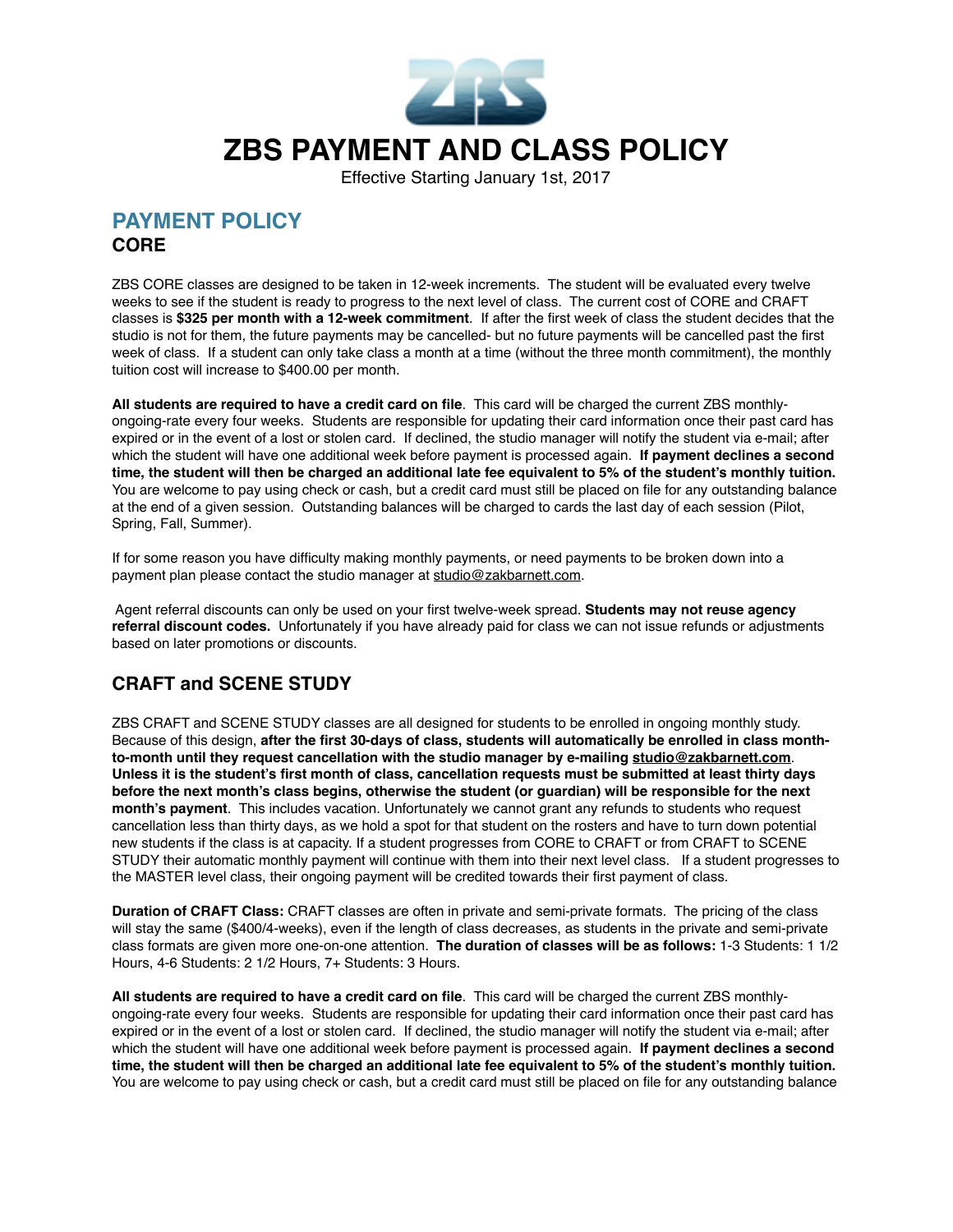

at the end of a given session. Outstanding balances will be charged to cards the last day of each session (Pilot, Spring, Fall, Summer).

If for some reason you have difficulty making monthly payments, or need payments to be broken down into a payment plan please contact the studio manager at [studio@zakbarnett.com](mailto:studio@zakbarnett.com).

**The current ongoing study rate for CRAFT and SCENE STUDY is \$400 every four-weeks**. Proration will be taken on a case-by-case basis. Agent referral discounts can only be used on your first month of class at the studio. **Students may not reuse agency referral discount codes.** Unfortunately if you have already paid for class we can not issue refunds or adjustments based on later promotions or discounts.

## **MASTER**

ZBS MASTER classes are designed as an overall arc that ranges from 9-weeks to 13-weeks. **To reserve a spot in the MASTER level class students must place a deposit down on the class.** This deposit will be equal to one third of the session tuition (example a \$1300.00 session would need a \$433.33 deposit). Session rates will be emailed to the students at least six-weeks before the next session starts.

**All students are required to have a credit card on file.** This card will be charged the additional payments on the first day of class for the session and one-month after the session begins. **Students who are currently enrolled in MASTER level classes at ZBS will automatically be signed-up for the next session and will be charged their initial deposit a month before the next session starts. Students must notify the studio manager at least thirty days in advance if they plan on not continuing in class at ZBS. If the student cancels with less than thirtydays notice the deposit will not be refunded.** Unfortunately we can not grant refunds to students who request cancellation less than thirty days before the next session begins, as we hold a spot for that student on the rosters and have to turn down potential new students if the class is at capacity.

**No refunds will be given past the first week of class into any given session.** If a student drops out of class past the first week of the session they will be responsible for the entire session tuition. A student who withdraws during the first week of the session will only lose their deposit.

Students are responsible for updating their card information once their past card has expired or in the event of a lost or stolen card. If payment is declined, the studio manager will notify the student via e-mail; after which, the student will have one additional week before payment is processed again. **If payment declines a second time, the student**  will be charged an additional late fee equivalent to 5% of the declined transaction. You are welcome to pay using check or cash, but a credit card must still be placed on file for any outstanding balance at the end of a given session. Outstanding balances will be charged to cards the last day of each session (Pilot, Spring, Fall, Summer).

Agent referral discounts can only be used on your first session at the studio. **Students may not reuse agency referral discount codes for multiple sessions.** Unfortunately if you have already paid for class we can not issue refunds or adjustments based on later promotions or discounts.

If for some reason you need a different payment plan than the one offered for MASTER study please contact the studio manager at [studio@zakbarnett.com](mailto:studio@zakbarnett.com).

# **CLASS POLICY**

#### **MAKE-UP POLICY:**

**Students are permitted to make up one class each month at the studio in a given session**. For make-ups the student may attend any class in their age bracket. For example, a student enrolled in Kids Master may make up in Kids/Tween Core, Kids/Tween Craft, Kids Dramatic Improv. Please e-mail [alex@zakbarnett.com](mailto:alex@zakbarnett.com) to schedule makeups. **No more than two make-up students will be allowed per class**. **Make-ups will not be rolled over from session to session (Pilot, Spring, Fall, Summer). Make-ups may not be exchanged for private coaching or lessons. Students must be enrolled in class at ZBS in order to make-up class. There will be no make-ups in**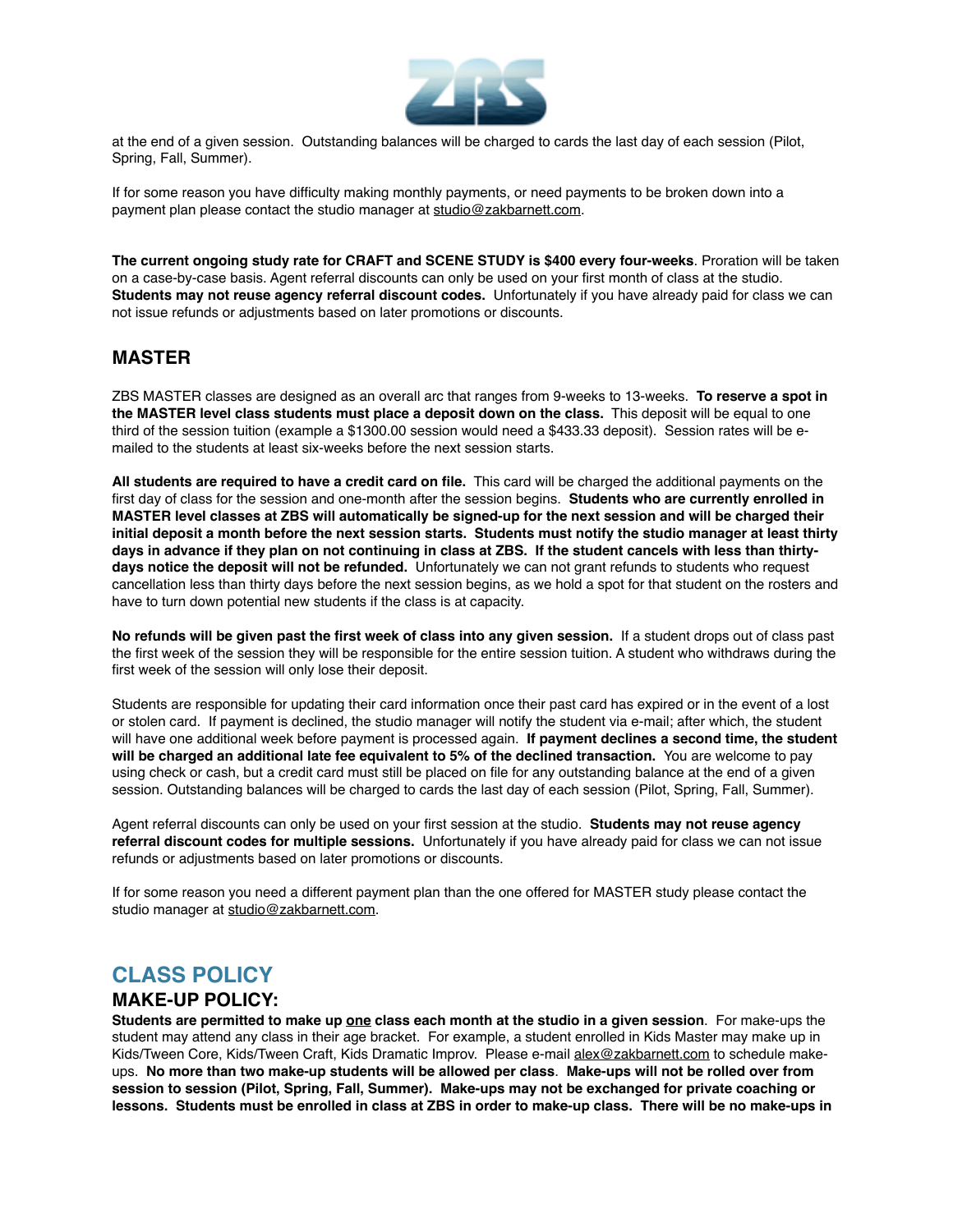

**Master Class the final two weeks of the session, as we will be coaching for our industry classes. Refunds or class credit will not be issued to students who have make-ups at the end of a given session.** 

## **ABSENCE AND TARDINESS:**

If you are going to be absent from class please e-mail [studio@zakbarnett.com](mailto:studio@zakbarnett.com) so the absence can be recorded. If you are going to be late for class please call the studio at 323-746-5059 so the instructor can be notified. **If a student arrives unexcused more than fifteen minutes late the instructor reserves the right to only permit them to observe class rather than participate.** 

## **REFERRAL POLICY:**

Students will receive a one-hour private (\$175 value) for referrals they give to ZBS. In order to bank the referral credit that new student must sign up for class, and must report your name to the studio manager. Students will not receive more than two free privates per session. Referral credits will not be transferred from session to session. Once you receive referral credit you will be sent a confirmation e-mail by the studio manager.

## **PRIVATE COACHING:**

To schedule private coaching please e-mail [studio@zakbarnett.com](mailto:studio@zakbarnett.com) or call 323-746-5059 during studio hours. If you need to request a coaching after studio hours, please call Alex's personal cell phone at 323-717-1573. **Do not call this number unless it is an emergency and past studio hours**. Coach availability is not guaranteed. Please consult [www.zakbarnett.com](http://www.zakbarnett.com) for current ZBS coaches and rates. Private coaching payment will be charged to the student's card on file. The studio has the right to increase pricing for private classes that do not involve audition prep, as the instructor will need to spend more time tailoring curriculum for the individual student. The student will be notified of this hourly rate prior to confirming the appointment.

## **STUDIO HOURS**

Studio hours are Monday-Friday 10:00am-6:00pm. Please note that these are not class hours, but hours in which our office is open. If you have questions regarding payment, make-ups, or classes please call the office at 323-746-5059 during studio hours only. ZBS offices will be closed on select holidays, the week of Thanksgiving and the week of Christmas.

# **SIDES AND SCRIPTS**

In order to provide you with relevant material we will often use scripts from previous television shows, films, and plays. These materials are for class and educational use only and are not to be used for personal or professional use. We also do our best to seek out material that is challenging and will continue personal artistic growth; because of this, some class material may not be suitable for all audiences. If you feel uncomfortable performing or watching any content for any reason at all please contact the studio manager at [studio@zakbarnett.com](mailto:studio@zakbarnett.com) or speak directly with your instructor: they will make sure that a different scene is assigned to the student that week.

## **CLASS CANCELLATION**

In the event that a teacher needs to cancel class the students will be e-mailed at least 24-hours in advance. The teacher will then schedule a make-up class next time they are in class. If the student is unable to attend the make-up class they will be able to attend one free class at ZBS free of charge (excluding Master Workshops). In the event of an emergency where class needs to be cancelled in less than 24-hours students will be both called and e-mailed. Please check your e-mail and phone messages regularly. If the instructor decides to bring in a substitute for class rather than cancel, a re-scheduled class will not be offered. We firmly believe that new teachers bring new experiences to our students, so students will not be notified in the event of a substitute.

## **STUDIO SECURITY**

In order to safely secure the studio while class is in session the front door will be locked after office hours. To prevent fire hazards, the door can still be opened from inside, but cannot be opened from the outside. If you have an emergency and you are locked out of the studio please call 323-717-1573 and the studio manager will contact the instructor to have them let you in.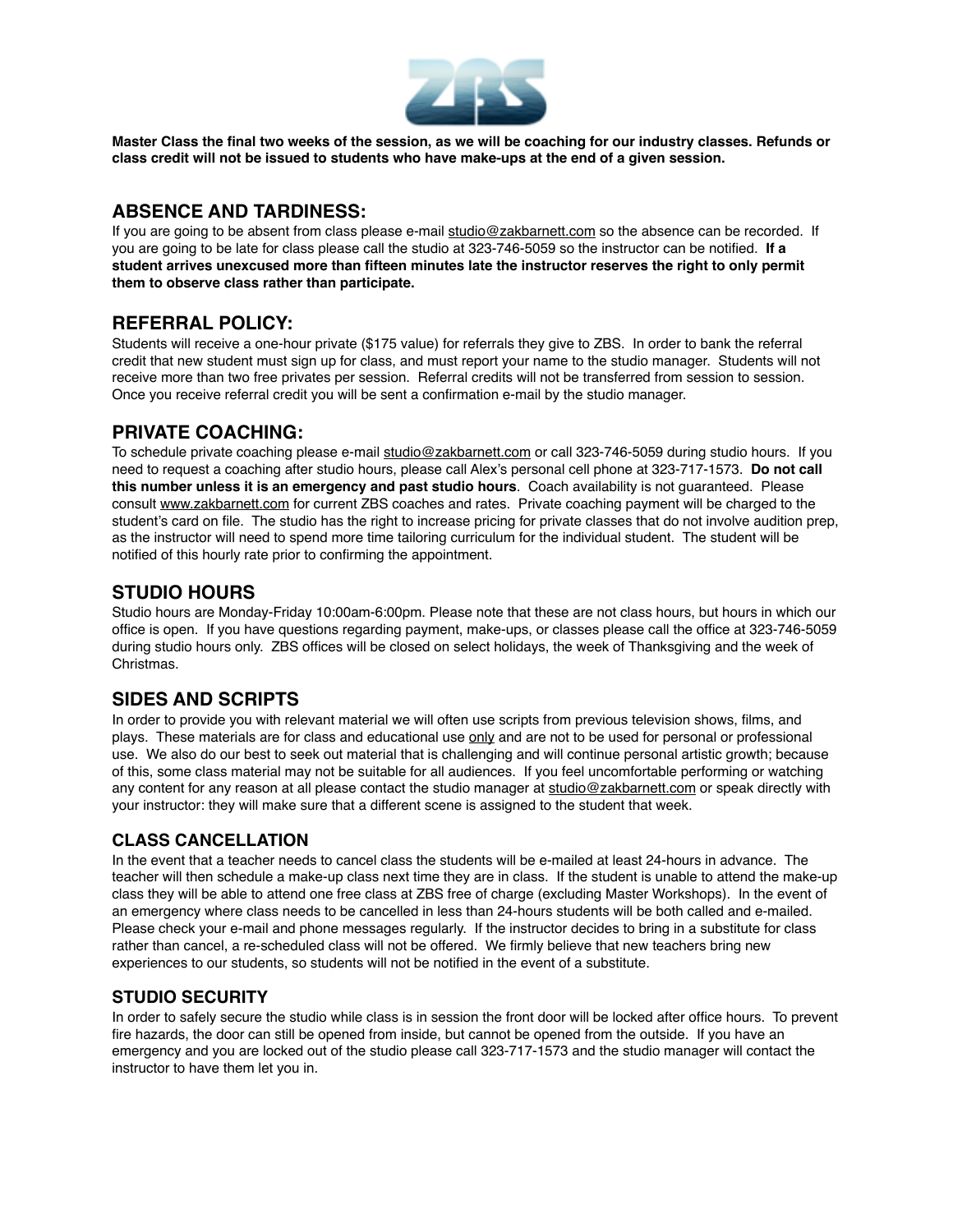

For your protection, background checks have been issued on all ZBS Instructors and Employees in compliance with the Department of Justice.

# **ZAK BARNETT STUDIOS AGE BRACKETS:**

KIDS (Ages 9-13) TWEEN (Ages 13-14) TEEN (Ages 14-18) YOUNG ADULT (Ages 18-23) ADULT (21+)

For a list of current ZBS classes and schedules please visit [www.zakbarnett.com.](http://www.zakbarnett.com)